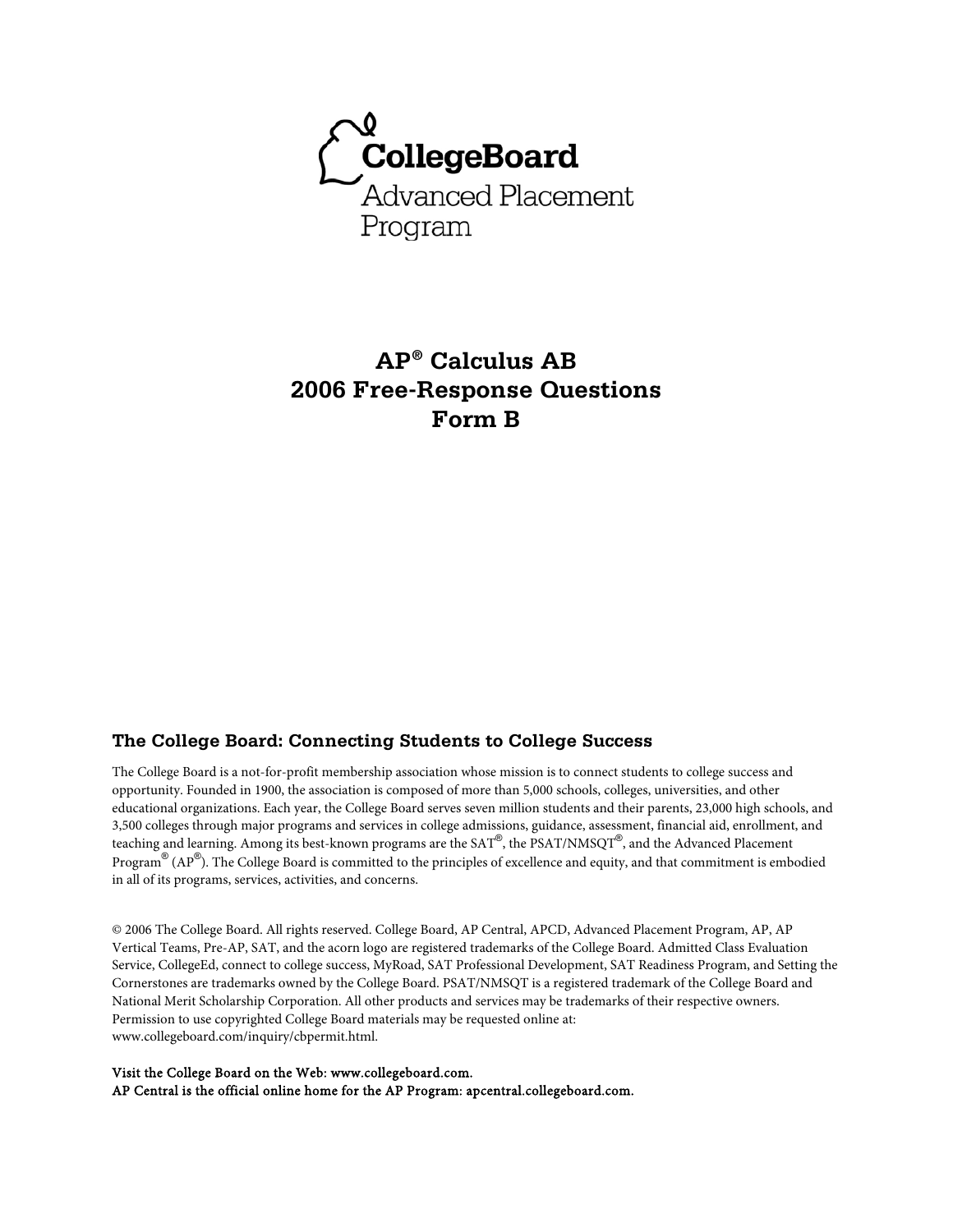# **CALCULUS AB SECTION II, Part A Time—45 minutes Number of problems—3**

**A graphing calculator is required for some problems or parts of problems.** 



- 1. Let *f* be the function given by  $f(x)$  $3 \frac{x^2}{2}$  $f(x) = \frac{x^3}{4} - \frac{x^2}{3} - \frac{x}{2} + 3\cos x$ . Let *R* be the shaded region in the second quadrant bounded by the graph of  $f$ , and let  $S$  be the shaded region bounded by the graph of  $f$  and line  $\ell$ , the line tangent to the graph of  $f$  at  $x = 0$ , as shown above.
	- (a) Find the area of *R*.
	- (b) Find the volume of the solid generated when *R* is rotated about the horizontal line  $y = -2$ .
	- (c) Write, but do not evaluate, an integral expression that can be used to find the area of *S*.

#### **WRITE ALL WORK IN THE EXAM BOOKLET.**

© 2006 The College Board. All rights reserved.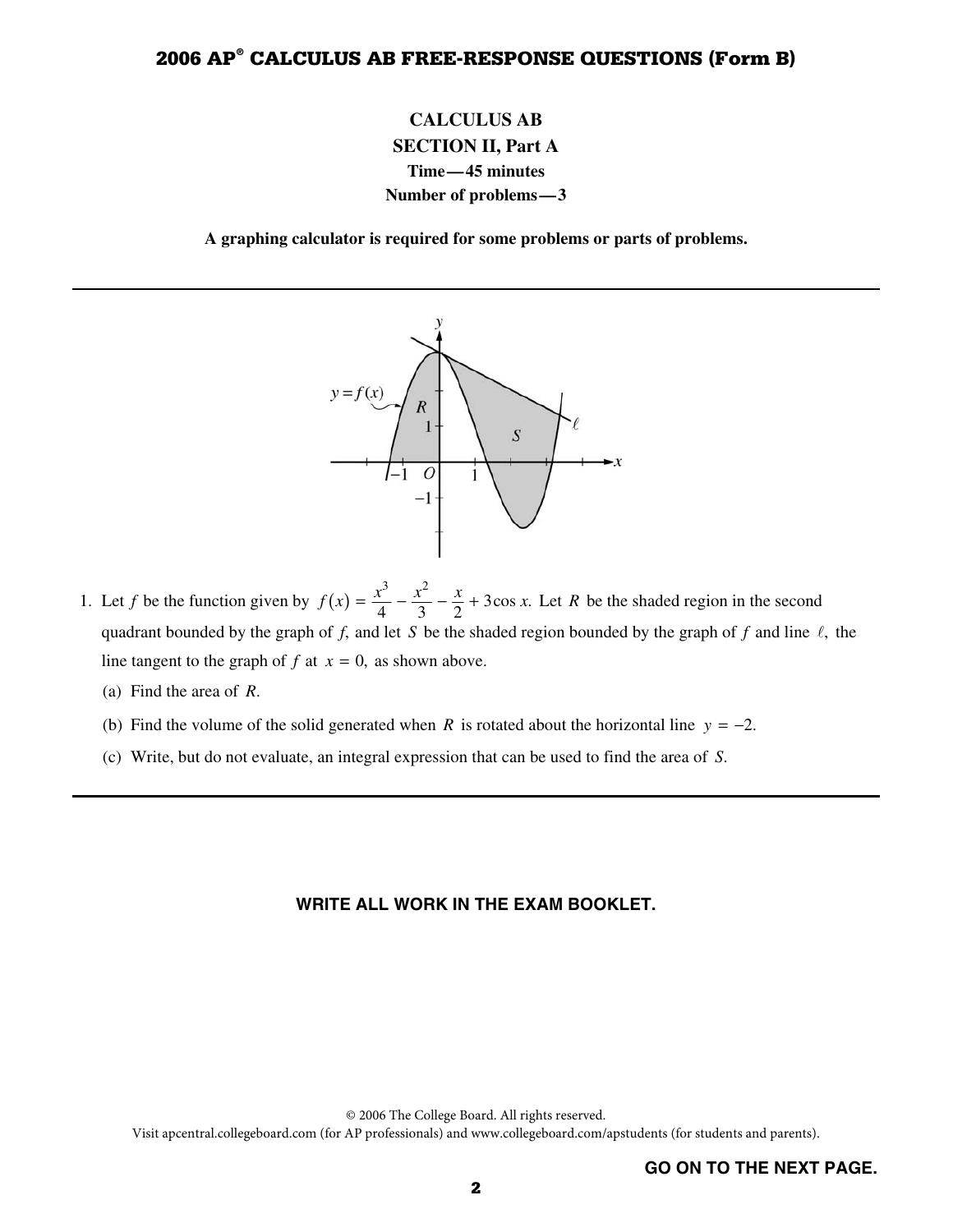

- 2. Let *f* be the function defined for  $x \ge 0$  with  $f(0) = 5$  and  $f'$ , the first derivative of *f*, given by  $f'(x) = e^{(-x/4)} \sin(x^2)$ . The graph of  $y = f'(x)$  is shown above.
	- (a) Use the graph of  $f'$  to determine whether the graph of  $f$  is concave up, concave down, or neither on the interval  $1.7 < x < 1.9$ . Explain your reasoning.
	- (b) On the interval  $0 \le x \le 3$ , find the value of x at which f has an absolute maximum. Justify your answer.
	- (c) Write an equation for the line tangent to the graph of  $f$  at  $x = 2$ .

#### **WRITE ALL WORK IN THE EXAM BOOKLET.**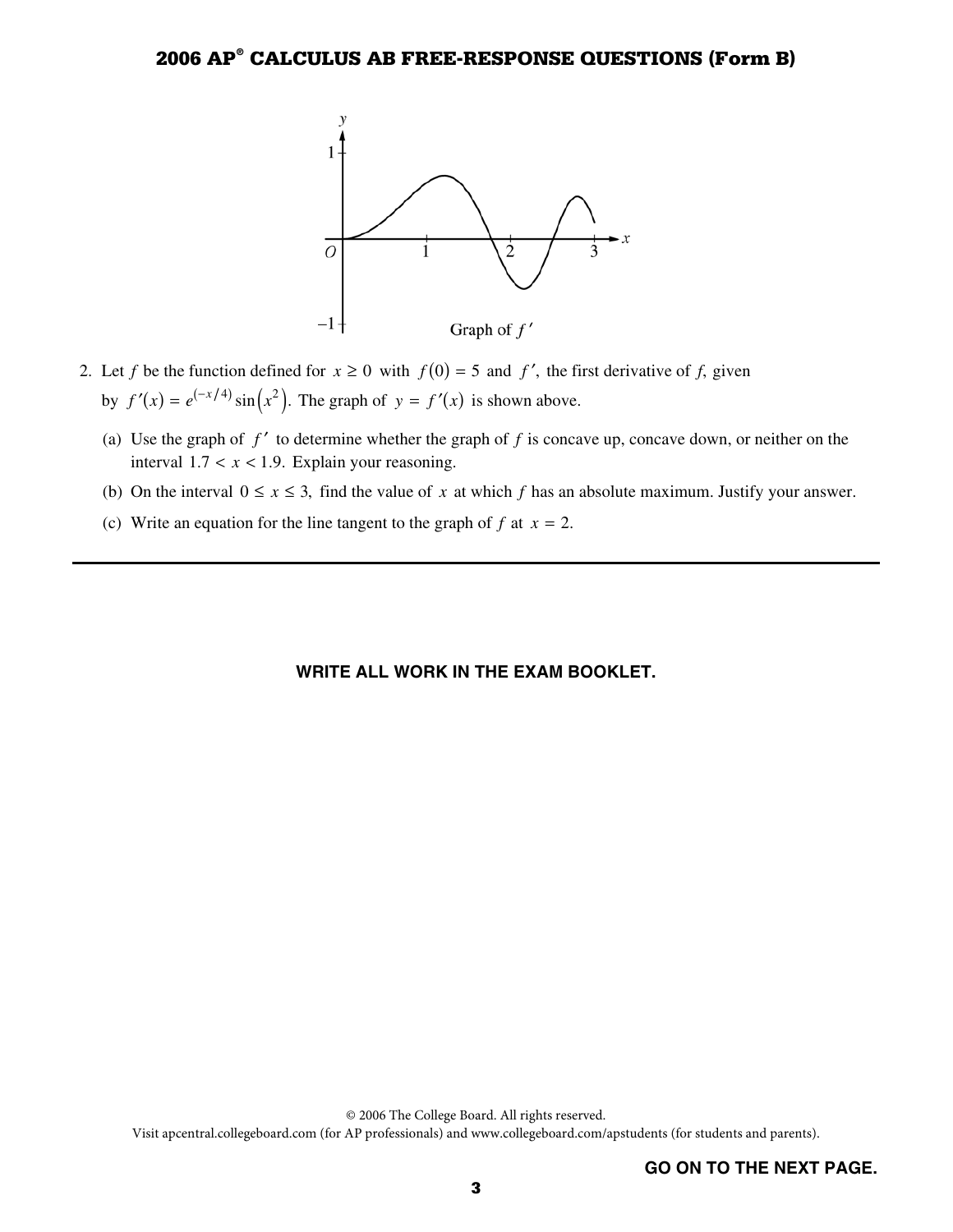

- 3. The figure above is the graph of a function of *x*, which models the height of a skateboard ramp. The function meets the following requirements.
	- (i) At  $x = 0$ , the value of the function is 0, and the slope of the graph of the function is 0.
	- (ii) At  $x = 4$ , the value of the function is 1, and the slope of the graph of the function is 1.
	- (iii) Between  $x = 0$  and  $x = 4$ , the function is increasing.
	- (a) Let  $f(x) = ax^2$ , where *a* is a nonzero constant. Show that it is not possible to find a value for *a* so that *f* meets requirement (ii) above.
	- (b) Let  $g(x)$  $g(x) = cx^3 - \frac{x^2}{16}$ , where *c* is a nonzero constant. Find the value of *c* so that *g* meets requirement (ii) above. Show the work that leads to your answer.
	- (c) Using the function  $g$  and your value of  $c$  from part (b), show that  $g$  does not meet requirement (iii) above.
	- (d) Let  $h(x) = \frac{x^n}{k}$ , where *k* is a nonzero constant and *n* is a positive integer. Find the values of *k* and *n* so that  $h$  meets requirement (ii) above. Show that  $h$  also meets requirements (i) and (iii) above.

#### **WRITE ALL WORK IN THE EXAM BOOKLET.**

#### **END OF PART A OF SECTION II**

© 2006 The College Board. All rights reserved.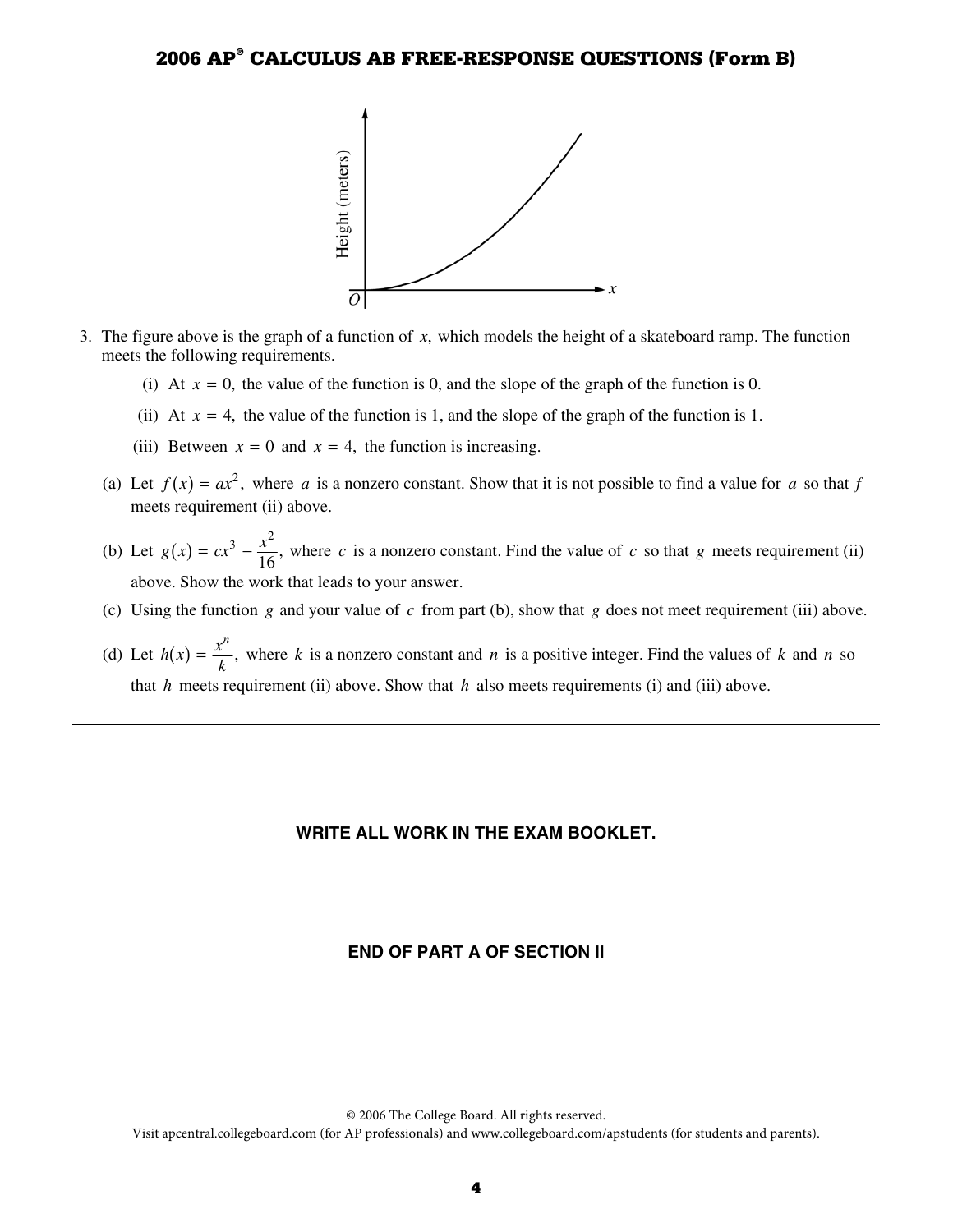# **CALCULUS AB SECTION II, Part B Time—45 minutes Number of problems—3**

**No calculator is allowed for these problems.** 



- 4. The rate, in calories per minute, at which a person using an exercise machine burns calories is modeled by the function *f*. In the figure above,  $f(t) = -\frac{1}{4}t^3 + \frac{3}{2}t^2 + 1$  for  $0 \le t \le 4$  and *f* is piecewise linear for  $4 \le t \le 24$ .
	- (a) Find  $f'(22)$ . Indicate units of measure.
	- (b) For the time interval  $0 \le t \le 24$ , at what time *t* is *f* increasing at its greatest rate? Show the reasoning that supports your answer.
	- (c) Find the total number of calories burned over the time interval  $6 \le t \le 18$  minutes.
	- (d) The setting on the machine is now changed so that the person burns  $f(t) + c$  calories per minute. For this setting, find *c* so that an average of 15 calories per minute is burned during the time interval  $6 \le t \le 18$ .

#### **WRITE ALL WORK IN THE EXAM BOOKLET.**

© 2006 The College Board. All rights reserved.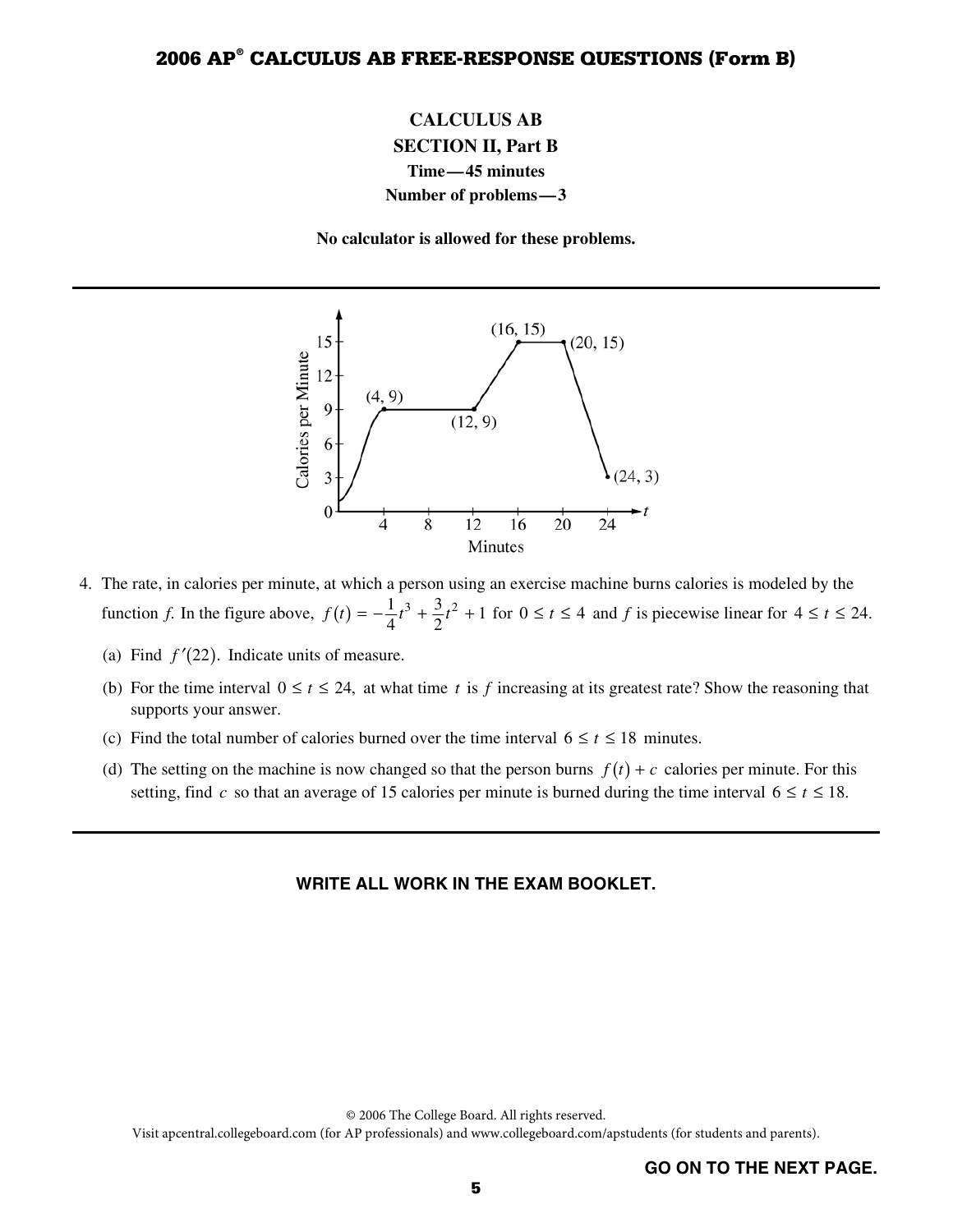- 5. Consider the differential equation  $\frac{dy}{dx} = (y 1)^2 \cos(\pi x)$ .
	- (a) On the axes provided, sketch a slope field for the given differential equation at the nine points indicated. **(Note: Use the axes provided in the exam booklet.)**



- (b) There is a horizontal line with equation  $y = c$  that satisfies this differential equation. Find the value of *c*.
- (c) Find the particular solution  $y = f(x)$  to the differential equation with the initial condition  $f(1) = 0$ .